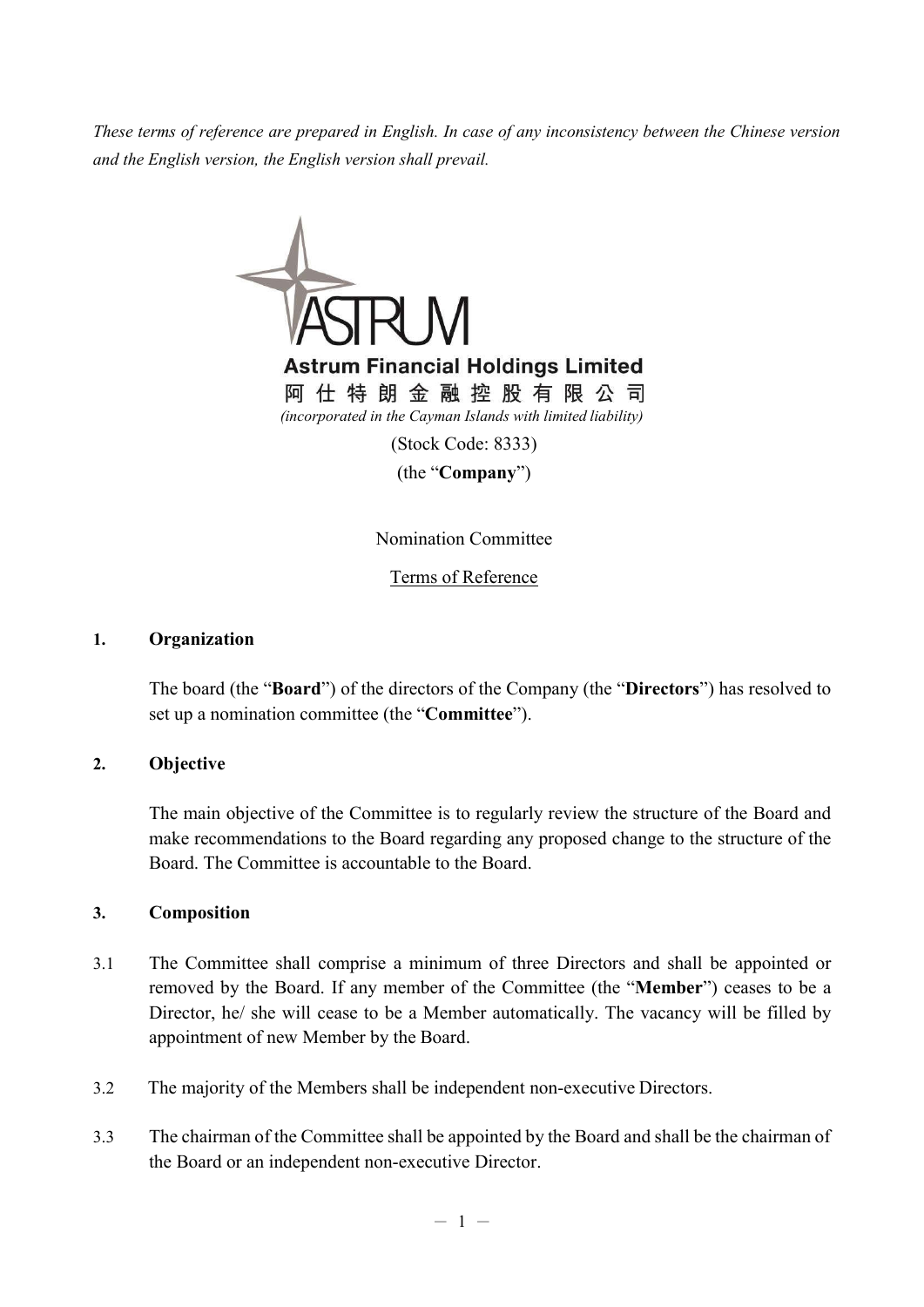## **4. Secretary**

Save as otherwise appointed by the Committee, the secretary to the Committee shall be the secretary to the Company.

### **5. Duties**

The duties of the Committee shall include:

- 5.1 to review the structure, size, composition and diversity (including but not limited to the skills, knowledge, experience and gender) of the Board at least annually and make recommendations on any proposed changes to the Board to complement the Company's corporate strategy;
- 5.2 to review the Company's board diversity policy and nomination policy and the progress on achieving the objectives set for implementing the said policies;
- 5.3 to identify individuals suitably qualified to become Board members and select or make recommendations to the Board on the selection of individuals nominated for directorships;
- 5.4 to assess the independence of independent non-executive Directors in accordance with the Rules Governing The Listing of Securities on GEM of The Stock Exchange of Hong Kong Limited (the "GEM Listing Rules") and whether the candidates would be considered independent with reference to the independence guidelines set out in the GEM Listing Rules ;
- 5.5 to make recommendations to the Board on the appointment or re-appointment of Directors and succession planning for Directors, in particular the chairman and the chief executive;
- 5.6 to do any such things to enable the Committee to discharge its powers and functions conferred on it by the Board;
- 5.7 to conform any requirement, direction and regulation that may from time to time be prescribed by the Board, or contained in the article of association of the Company or imposed by applicable rules and regulations; and
- 5.8 to review annually the time commitment required of directors and to evaluate whether directors have committed adequate time to discharge their responsibilities.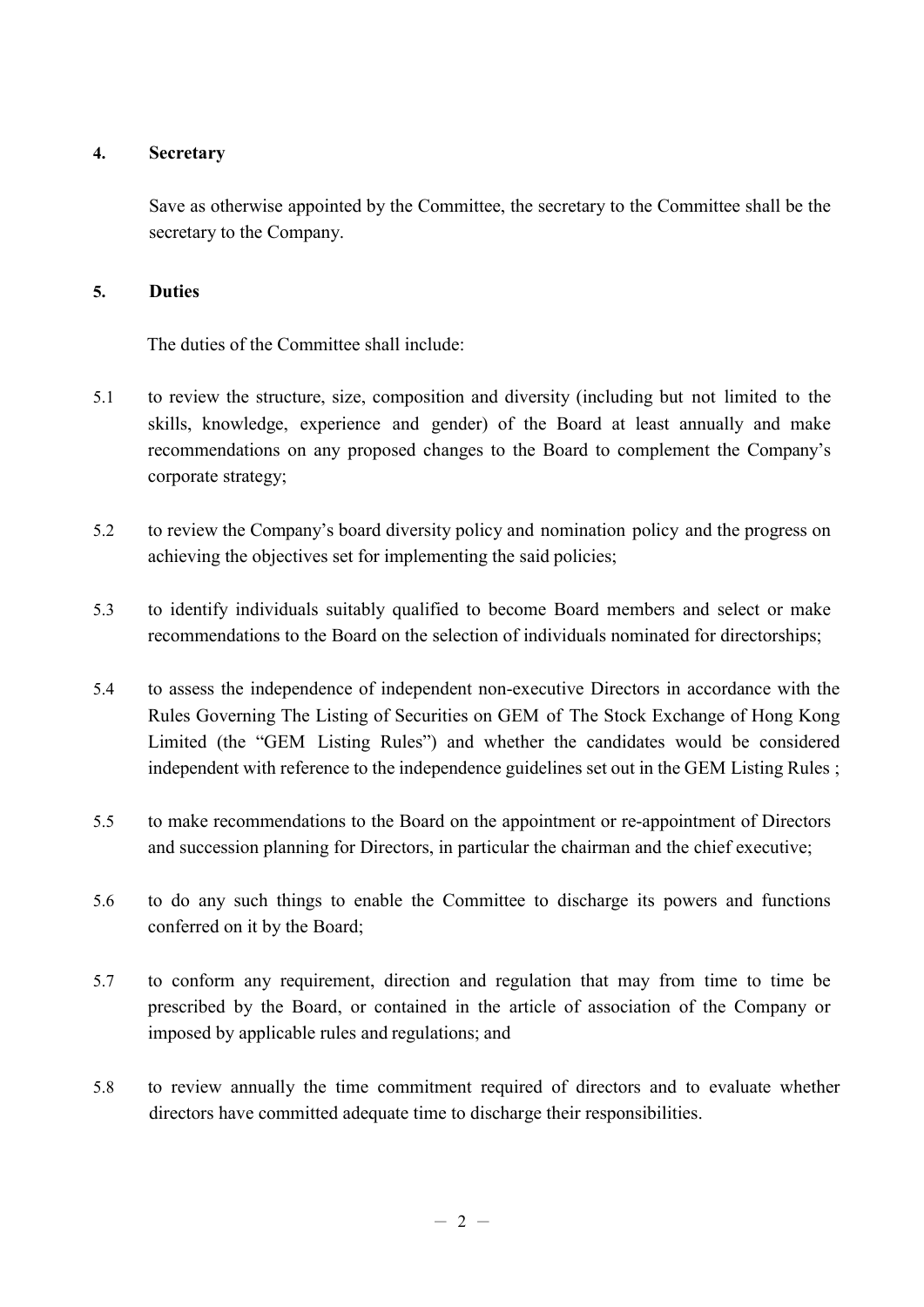## **6. Meetings of the Committee**

### 6.1 Number of meeting

There shall be at least one meeting of the Committee annually to be convened and held by attending in person, by telephone or video conference. If required, extraordinary meeting could be convened.

### 6.2 Notice of meeting

Unless waived by all Members on notice, the secretary to the Committee shall give at least seven days prior notice to all Members for any meeting to be convened and circulate the meeting agenda to the Members.

### 6.3 Quorum

Meetings of the Committee shall be attended by more than one-half of the Members to be effective.

## 6.4 Conducting the meetings

Meetings could be convened by attending in person, by telephone or video conference. Members could attend the meetings through telephone conference or similar arrangements which Members could communicate to each other. With consent by all Members, resolutions of the Committee could be passed by written resolutions.

## 6.5 Resolutions

Any resolution shall be passed by the majority votes of the Members who attend the meetings.

#### 6.6 Invitations

The Committee could invite any executive Directors, external advisers or other individuals to attend the meetings but such executive Directors, advisers or individuals are not entitled to vote at the meetings. If required, the Committee could seek independent professional advice, the fees of which should be paid by the Company.